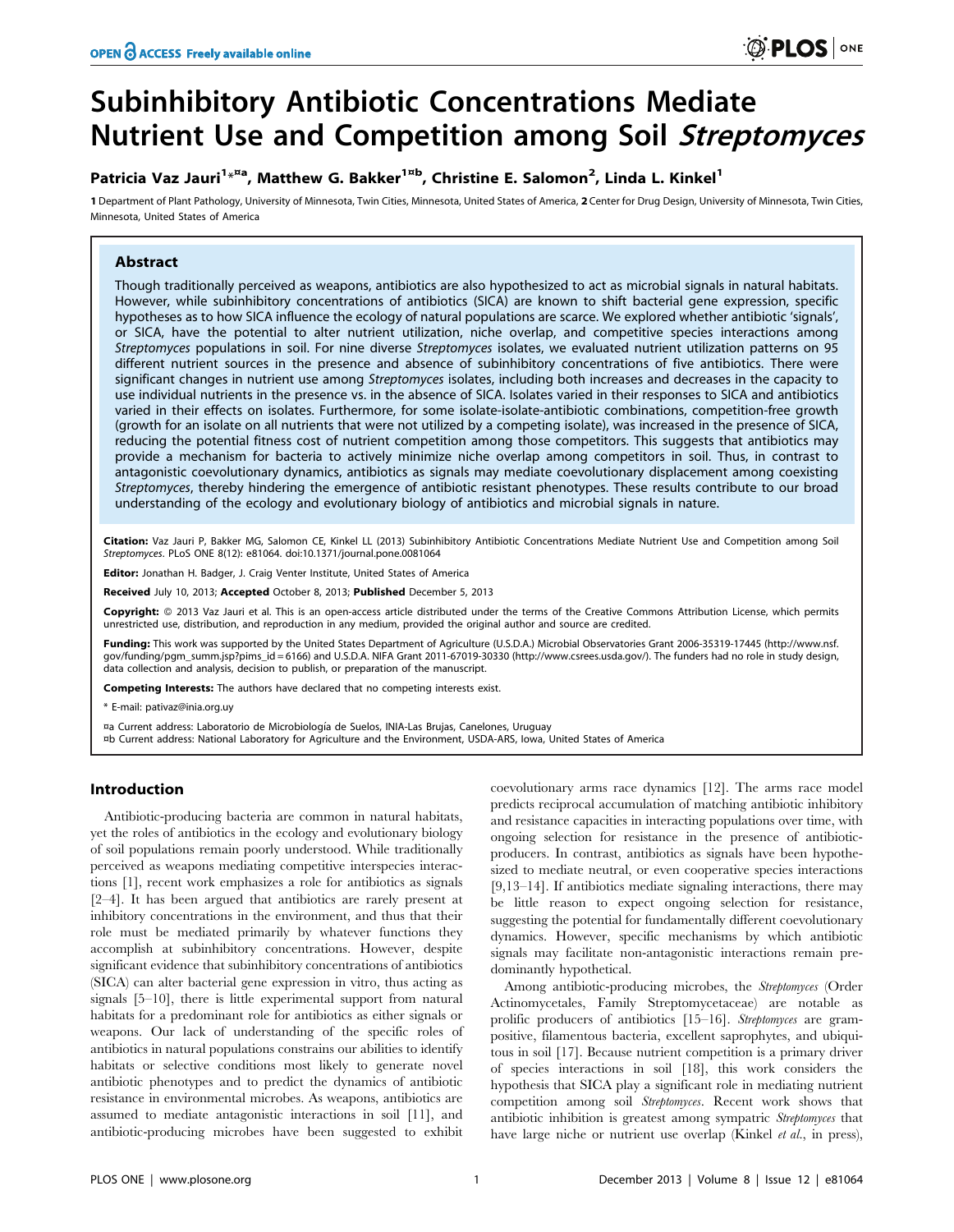

Figure 1. Principal components analysis of nutrient use profiles of Streptomyces isolates. Principal components analysis of nutrient use profiles for Streptomyces isolates 1232-2 and Mont3-8 in the presence and absence of SICA. Growth was evaluated on Biolog SF-P2 plates; each treatment was replicated three times. The percent variation in nutrient use explained by each axis is shown in parentheses. doi:10.1371/journal.pone.0081064.g001

supporting a role for antibiotics as weapons in nutrient competition. However, does the role of antibiotics in mediating species interactions change when antibiotics are present at subinhibitory concentrations?

The goal of this work is to evaluate the potential for SICA to alter microbial phenotypes in ways that may significantly influence species interactions. The effects of SICA on nutrient use, niche overlap, and escape from competition were evaluated for a collection nine Streptomyces isolates. SICA shifted nutrient use in all isolates. Nutrient overlap among pairwise combinations of isolates was often reduced. More significantly, because of SICA-induced shifts in nutrient use among isolates, the proportion of growth on all nutrients that were not used by a competitor frequently increased in the presence as compared with the absence of SICA when considering all pairwise isolate combinations. These data suggest that SICA may in some cases mediate niche differentiation among soil microbes, thus minimizing the potential for competitive conflicts among coexisting microbes, and consequently reduce selection for both antibiotic resistance and enhanced antagonistic phenotypes.

|  |  |  |  |  |  | Table 1. Origin, total growth on all nutrients, niche width, and changes in niche width in the presence and absence of SICA. |
|--|--|--|--|--|--|------------------------------------------------------------------------------------------------------------------------------|
|--|--|--|--|--|--|------------------------------------------------------------------------------------------------------------------------------|

| <b>ISOLATE ORIGIN</b> |                         | <b>TOTAL GROWTH (O.D.)</b> |                  |                 |                  | NICHE WIDTH (N. Nut.) CHANGES IN NICHE WIDTH WITH SICA (% change) |             |              |             |             |
|-----------------------|-------------------------|----------------------------|------------------|-----------------|------------------|-------------------------------------------------------------------|-------------|--------------|-------------|-------------|
|                       |                         | <b>W/O SICA</b>            | <b>WITH SICA</b> | <b>W/O SICA</b> | <b>WITH SICA</b> | <b>CHLOR</b>                                                      | <b>TET</b>  | <b>STREP</b> | <b>RIF</b>  | <b>VANC</b> |
| 1232-2                | Minnesota, USA          | 6.86                       | 3.30 $(*)$       | 81              | 41 $(*)$         | $-75.4$ (*)                                                       | $-37.7$     | $-56.6$ (*)  | $-62.3$ (*) | $-16.0$     |
| 3211-5                | Minnesota, USA          | 4.97                       | 4.01             | 59              | 66               | $-16.5$                                                           | 12.5        | 19.9         | 8.0         | 37.5        |
| 5111-5                | Minnesota, USA          | 3.41                       | 1.74             | 41              | 37               | $-82.3$ (*)                                                       | $-33.1$     | 17.7         | 45.1        | 0.8         |
| Cev2-10               | Cevennees, France       | 8.28                       | 6.63             | 80              | 65 $(*)$         | $-20.0$ (*)                                                       | $-29.6$ (*) | $-13.3$      | $-6.3$      | $-24.2$ (*) |
| Lub2-11b              | Luberon, France         | 2.98                       | 2.49             | 69              | 64               | $-17.4$                                                           | 1.0         | $-25.6$      | $-15.9$     | 24.2        |
| Mont3-8               | Montseny, Spain         | 10.87                      | 6.85 $(*)$       | 70              | 67               | $-65.9$                                                           | 129.4       | 34.1         | 63.5        | 34.1        |
| NZ816-12              | New Zealand             | 0.89                       | 1.18             | 28              | 39               | $-0.5$                                                            | $-11.4$     | $-0.5$       | $-8.6$      | $-2.9$      |
| PanFS14               | Fort Sherman<br>Panama  | 2.63                       | 1.69             | 48              | 37               | $-14.5$                                                           | $-60.7$     | $-46.9$      | $-2.8$      | 4.1         |
| Witz25                | Witzenhausen<br>Germany | 4.84                       | 3.48             | 50              | 45               | $-30.0$                                                           | 2.7         | 12.1         | $-2.0$      | $-30.2$     |

Origin, total growth on all nutrients, niche width (number of nutrients used), and changes in niche width in the presence and absence of SICA. Values for total growth and niche width with SICA are the means for each isolate among all five antibiotic treatments. Changes in niche width are reported as percent change in total growth in the presence vs. the absence of each antibiotic. Significant differences in total growth or niche width in the presence and absence of antibiotics are indicated by (\*) (t-test, p<0.05). O.D.: optical density; N. nut.: number of nutrients; CHLOR: chloramphenicol; TET: tetracycline; STREP: streptomycin; RIF: rifampicin; VANC: vancomycin. doi:10.1371/journal.pone.0081064.t001

 $\overline{\phantom{a}}$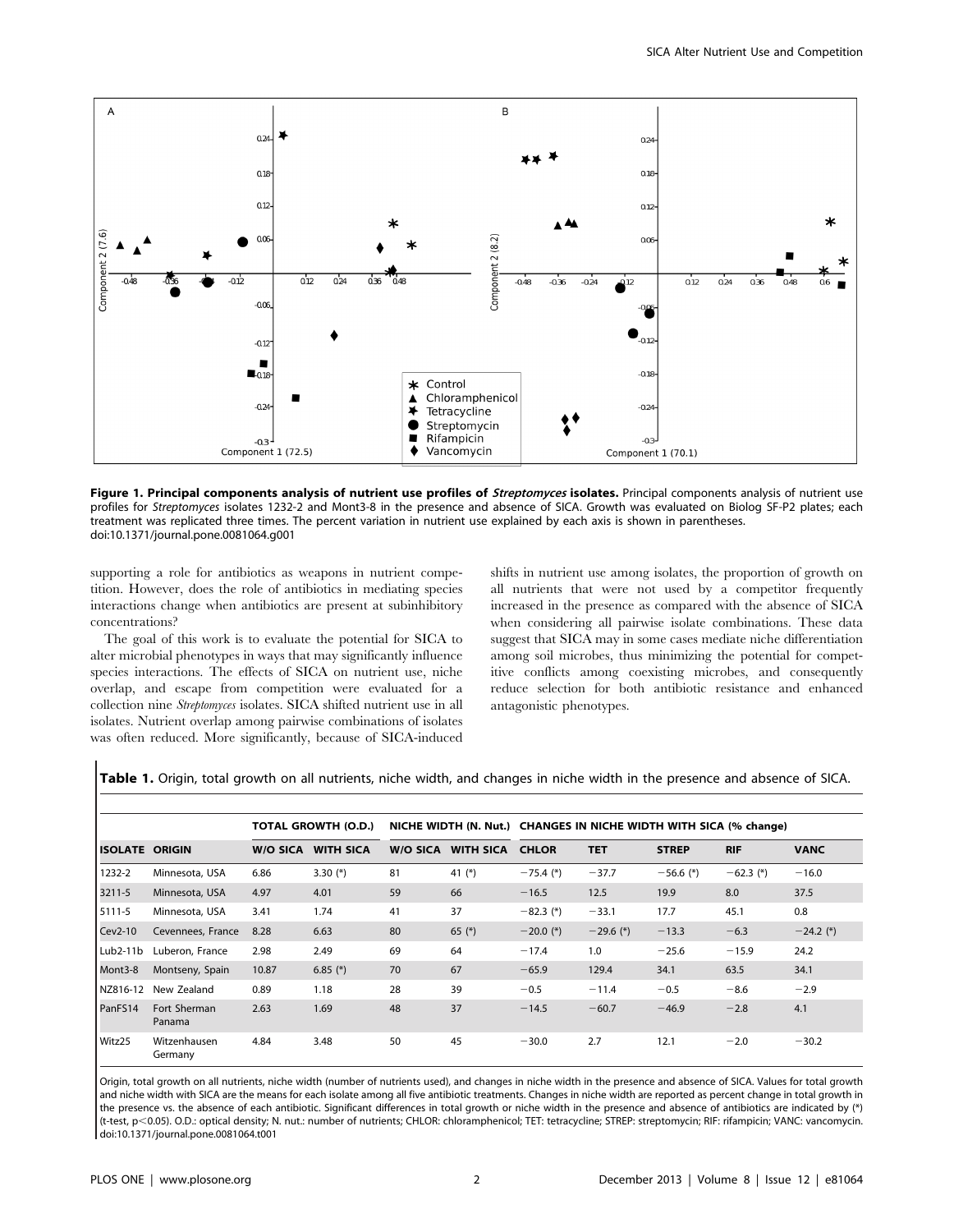

Figure 2. Characterizing Escape Ratios (ER) among competing microbes. The niche of each microbe is denoted by a shaded circle, which represents the cumulative growth of an isolate on the total suite of nutrients used by that isolate. Niche overlap is the area of intersection between the two circles, and quantifies the total growth for each isolate on nutrients used by both isolates. Competition-free growth is the non-intersecting area for each circle, or total growth for an isolate on nutrients that the competing isolate does not use. The escape ratio (ER) is the ratio of competition-free growth in the presence vs. the absence of SICA. When the escape ratio is greater than one, we hypothesize benefits to an isolate from the presence of SICA.

doi:10.1371/journal.pone.0081064.g002

# Materials and Methods

# Bacterial Isolates

The Streptomyces isolates used were collected from diverse natural habitats: 1232.2, 3211.5, and 5111.5 were from a prairie in the central USA, Cev2-10 was from a rocky hillside in southwestern France, Lub2-11b was from a forested area in south-central France, Mont3-8 was from a forest in eastern Spain, NZ816-12 was from a beach forest on the South Island of New Zealand, Pan FS14 was from a forested site in central Panama, and Witz25 was



Figure 3. ER>1 and Resistance. Frequencies of escape ratios greater than one among all possible isolate pair-antibiotic combinations  $(n = 360)$  and frequencies of resistance to the same antibiotics among a global collection of naturally-occurring soil Streptomyces (21). doi:10.1371/journal.pone.0081064.g003

from a forested hillside in west-central Germany (Table S1). The work was non-destructive and had no impacts on local sites, and thus for most sites permits were not required. The governments of Panama and New Zealand issued permits for sampling in their reserved areas. Isolates used here were selected from a global collection based on their diversity in nutrient utilization patterns (data not shown). Analysis of 16S sequences documented that all isolates are members of the genus Streptomyces (data not shown).

#### Antibiotic Treatments

Five antibiotics produced by or derived from Actinobacteria were used in this work, including rifampicin, tetracycline, vancomycin, streptomycin and chloramphenicol [15]. Minimum inhibitory concentrations (MIC) were determined for each isolateantibiotic combination on solid ISP2 medium [19] using filtersterilized antibiotic stocks [20]. Antibiotics were incorporated into ISP2 medium at a range of concentrations, and four individual 4 µl drops of suspensions of  $1\times10^8$  spores/ml of the same isolate were spotted onto each plate. Plates were incubated at 28°C and presence/absence of growth was observed after 3 days. The MIC was determined as the lowest concentration that prevented any detectable growth among replicate spots. The subinhibitory concentration of each antibiotic (SICA) was subsequently defined as 10% of the MIC for each antibiotic-isolate combination. Growth of each isolate on the subinhibitory concentration for each antibiotic was confirmed and compared to growth on nonamended ISP2 medium. For every isolate-antibiotic combination, we confirmed the presence of vigorous growth on solid ISP2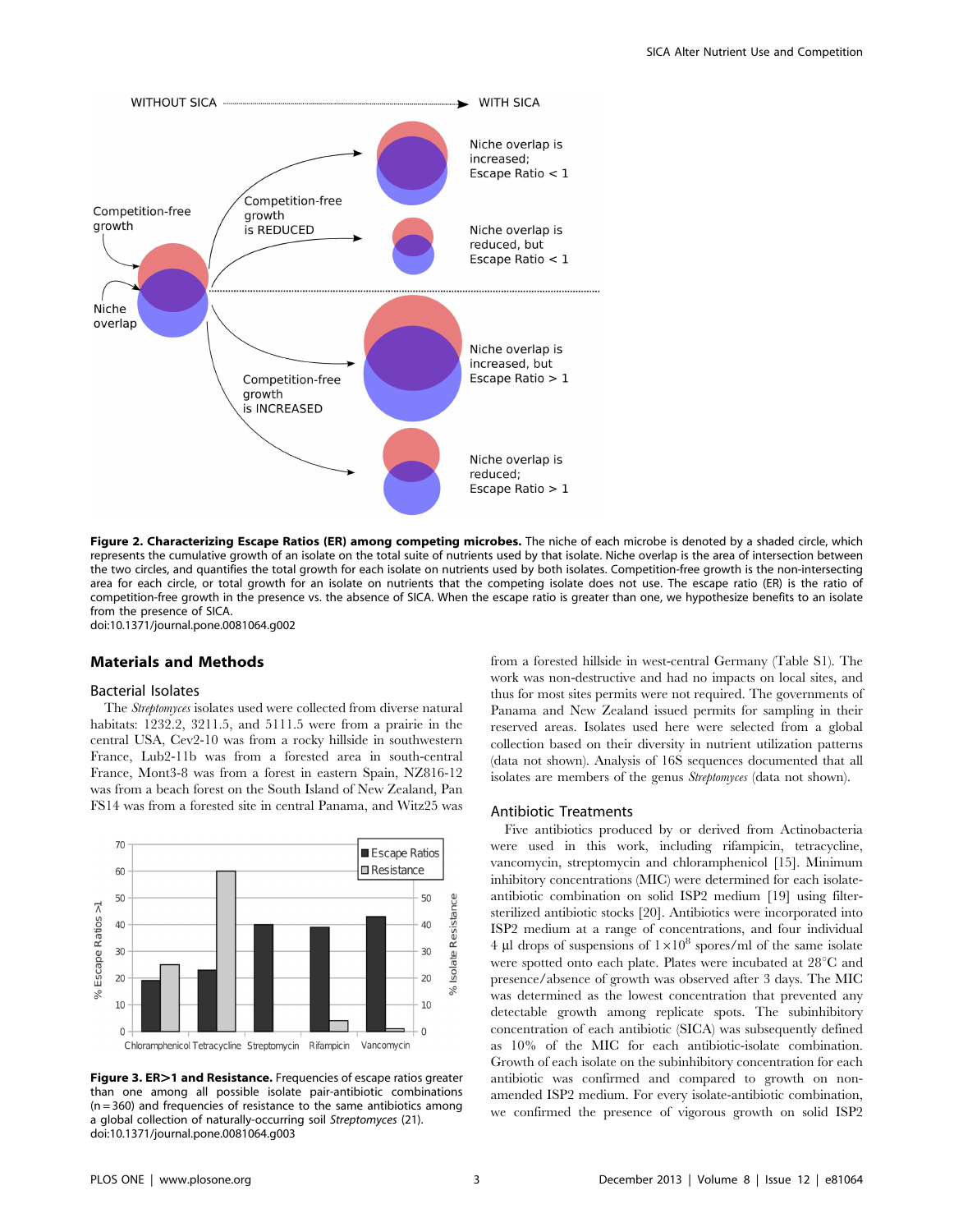medium amended with the subinhibitory concentration of each antibiotic.

## Nutrient Use

Nutrient utilization by each isolate in each condition was determined as reported previously [21]. Briefly, Biolog SF-P2 plates (Biolog, Inc. Hayward, CA) were inoculated as indicated by the manufacturer (http://www.biolog.com). Solutions with the corresponding SICA were mixed with spore suspensions of each isolate immediately prior to inoculation of Biolog plates to reach a final OD 590 of 0.22. Following inoculation, plates were incubated for 3 days at  $28^{\circ}$ C, and growth on each of the n = 95 nutrients was determined as OD 590 of each well using a Multiskan EX microplate reader (Labsystems, Helsinki, Finland). Growth on Biolog plates SF-P2 is measured by direct quantification of optical density rather than a metabolic dye. For each plate, the O.D. of the water control well was subtracted from that of all other wells prior to analysis, and differenced O.D. values below 0.005 were considered as no growth. Nutrient use was evaluated on three replicate plates for every isolate-antibiotic combination. Total growth was calculated as the sum of the absorbance values on all nutrients and niche width was the number of nutrients for which absorbance values were positive.

The effect of SICA on nutrient competition was first evaluated through the calculation of the nutrient overlap among all possible isolate-isolate combinations in all SICA. Nutrient overlap (NO) for each isolate-isolate-antibiotic combination was calculated using the formula:

 $NO=$ 

(*number of nutrients used by both A and B*)  
((*number of nutrients used by A + number of nutrients used by B*) 
$$
\neq
$$
 2)

Since reductions in NO were frequently associated with reductions in total activity of isolates under SICA conditions, we defined a new measure of competition, the escape ratio (ER). The ER was defined as the ratio of competition-free growth in the presence of SICA to the competition-free growth in control conditions. Thus, when  $ER>1$ , the presence of SICA could potentially reduce competition among isolates in comparison to control conditions. As for NO, the ER was determined for every isolate in combination with every other isolate in the presence and absence of antibiotics using the formula:

$$
ER = \frac{ competition - free growth with SICA}{ competition - free growth without SICA}
$$

where competition-free growth is the sum of the growth that occurred on all nutrients that were not utilized by the paired isolate.

#### Data Analyses

Student t-tests used to determine significance of shifts in nutrient use and ANOVAs and Tukey's LSD tests to determine shifts in total activity and niche width were carried out using Matlab Statistics Toolbox (MATLAB version 7.8.0. Natick, MA: The MathWorks Inc., 2009). Chi-square tests to determine differences in frequencies of  $ER>1$  among antibiotics were carried out using an online interactive calculation tool for chi-square goodness of fit (http://quantpsy.org).

#### Results and Discussion

Nutrient use among Streptomyces was significantly influenced by SICA. Shifts in nutrient use in response to SICA were consistent among replicates for each isolate-antibiotic combination, but varied widely among isolates and antibiotics (Figure 1). Among isolates, total growth (growth summed over all nutrients) was significantly reduced in the presence of SICA in one-third of isolate-antibiotic combinations (Table 1; ANOVA;  $p<0.05$ ). Among antibiotics, chloramphenicol and tetracycline had the most consistent negative impacts on total growth. Despite the lack of evidence for negative impacts of each SICA on the growth of isolates on complex media, every SICA had targeted impacts on growth on specific nutrients, including both increases and decreases in growth over 3 days.

Tetracycline, vancomycin and rifampicin induced the highest frequency of significant increases in growth on particular nutrients in the presence versus the absence of antibiotics, increasing growth in 2% (tetracycline) and 1.4% (vancomycin, rifampicin) of 855 nutrient-isolate combinations (data not shown). Considering both increases and decreases in growth, chloramphenicol had the greatest impact on nutrient use, shifting growth significantly on 22% of 95 nutrients on average among isolates. In contrast, rifampicin had relatively little effect on nutrient use, with significant impacts on use of only 8.7% nutrients on average among isolates.

Streptomyces isolates varied in their growth responses to the same antibiotic. For example, streptomycin increased growth of isolate Cev2-10 on N-acetyl-D-glucosamine, but decreased growth of isolates 1232-2 and 5111-5 on the same nutrient. For some isolates, growth on a particular nutrient was especially sensitive to antibiotics. For instance, growth of 1232-2 on putrescine was reduced significantly by subinhibitory concentrations of every antibiotic tested, but growth on putrescine was unchanged for all other isolates in the presence vs. absence of any SICA. Perhaps most surprisingly, some isolates grew on specific nutrients only when antibiotics were present. For example, Lub2-11b was able to grow on both N-acetyl- $\beta$ -D-mannosamine and  $\alpha$ -D-lactose in the presence of subinhibitory concentrations of vancomycin and tetracycline but not in the antibiotic-free control  $(t$ -test  $= 7.6$  and 4.43, respectively,  $p<0.02$ ).

Because SICA both eliminated growth on some nutrients and induced growth on others, SICA modified Streptomyces niche width, the total number of nutrients utilized by an isolate (Table 1, Table S2). Niche widths of individual isolates were significantly reduced in the presence vs. absence of SICA in only 7 isolate-antibiotic combinations (**t-test**,  $p<0.05$ ; Table 1). Six of these involved the same 2 isolates (1232-2 and Cev2-10) which appear to be especially sensitive to SICA.

Isolate-specific shifts in nutrient use and niche width suggest the potential for SICA to influence nutrient competition among Streptomyces. Consequently, niche overlap (NO) among all pairwise isolate combinations in the presence and absence of SICA were calculated. Antibiotics reduced NO relative to the control in 56% (146) of the 360 possible isolate-isolate-antibiotic combinations, with reductions ranging from 0.01% to 91% (mean reduction =  $28\%$ ). Increases in NO ranged from 0.2% to 340% (mean increase = 41.7). However, because total growth was sometimes concurrently reduced by SICA, reductions in NO may be of limited benefit to Streptomyces fitness overall. Although a reduced nutrient overlap may suggest there is less competition for nutrients, if total growth of the isolate is significantly reduced in the presence of SICA, the conditions are unlikely to increase the fitness of the isolate.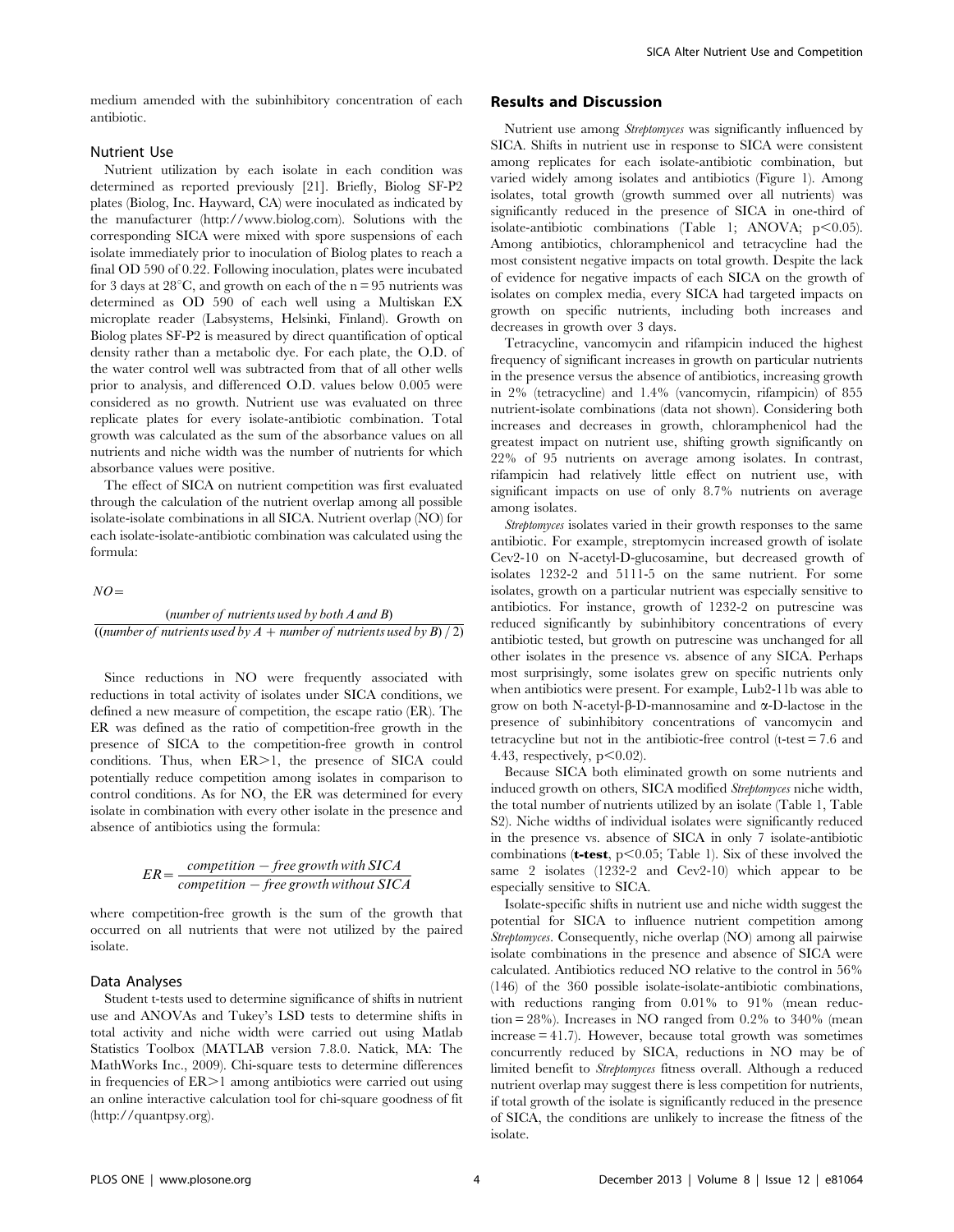As an alternative for characterizing effects of SICA on nutrient competition, we calculated the total competition-free growth for each isolate, or cumulative growth for an isolate on all nutrients that were not utilized by a paired isolate, for all pairwise isolate combinations on each antibiotic (Figure 2). Competition-free growth provides a measure of escape from competition, and may be either increased or decreased by SICA. These increases or decreases can be indexed by an 'escape ratio', or the ratio of the total competition-free growth in the presence vs. the absence of SICA. Escape ratios greater than one characterize isolateantibiotic combinations in which there are increases in total growth that are competition-free in the presence of SICA. Escape ratios greater than one suggest SICA-isolate combinations in which isolates have undergone specific shifts in nutrient utilization in response to SICA that reduce the impacts of nutrient competition on total growth. In this case, SICA may act to enhance the fitness of interacting isolates, or reduce the negative impacts of resource competition on competitors.

Among the nine isolates tested, the frequency of escape ratios  $>1$  ranged from 5% to 68% (Figure S1). The frequency of escape ratios  $>1$  also varied among antibiotics (Figure 3). While subinhibitory concentrations of chloramphenicol resulted in escape ratios  $>1$  in only 19% of isolate combinations, subinhibitory concentrations of vancomycin produced escape ratios  $>1$  in 43% of isolate combinations (Figure 3). This suggests that at subinhibitory concentrations, vancomycin often provides a potential fitness benefit to Streptomyces by reducing the significance of nutrient competition to growth. In contrast, chloramphenicol may reduce nutrient competition only rarely. Overall, streptomycin, rifampicin and vancomycin were significantly more likely (Chi sq,  $p<0.05$ ) to enhance competition-free growth at subinhibitory concentrations than tetracycline or chloramphenicol.

The prospect that some antibiotics when present at subinhibitory concentrations can reduce the potential costs of nutrient competition to Streptomyces fitness has significant implications for the dynamics of antibiotic inhibitory and resistance phenotypes in soil. Specifically, if SICA can enhance fitness among coexisting competitors by reducing the costs of resource competition, there is likely to be little selection for resistance to that antibiotic. Thus, we hypothesize that there should be relatively less resistance in naturally-occurring Streptomyces populations to vancomycin, streptomycin and rifampicin, which reduce the significance of nutrient competition to growth in a high percentage of isolate combinations (Figure 3), than to chloramphenicol and tetracycline. Recent data [22] support this hypothesis. Within a global collection of naturally-occurring Streptomyces isolates, D'Costa et al. found relatively high frequencies of resistance to chloramphenicol and tetracycline ( $\sim$ 25% and 60%), while frequencies of resistance to vancomycin, rifampicin, and streptomycin, were dramatically smaller  $(<5\%)$  (Figure 3). The high frequencies of resistance and correspondingly low frequencies of escape ratios  $>1$  are consistent with the hypothesis that chloramphenicol and tetracycline act most commonly as weapons to mediate antagonistic species interactions in natural habitats. In contrast, the low frequencies of resistance in natural populations and the high frequencies of increased competition-free growth for Streptomyces in the presence of subinihibitory concentrations of vancomycin, streptomycin and rifampicin suggest that these antibiotics may act predominantly as signals to mediate neutral or beneficial species interactions in the environment.

Accumulating evidence suggests that antibiotics play diverse roles in natural habitats [23–27]. Understanding the specific roles played by different antibiotics and how they vary among ecological settings has significant implications for understanding the dynamics of selection for antibiotic inhibitory and resistance phenotypes. Our data lend support to the concept of hormesis [28], and specifically that the roles of antibiotics in mediating species interactions vary significantly depending upon whether the antibiotic is present at high vs. low concentrations in the environment. Biosynthetic pathways for antibiotic production are tightly regulated [29–30], often by the presence of signaling molecules–including SICA. While a simple arms race model suggests that antibiotics as weapons will impose strong selection for resistance in target populations, this work suggests that smaller concentrations of antibiotics, or antibiotics as signals, may induce a distinct coevolutionary pathway. If SICA induce shifts in nutrient use, they may enhance the likelihood of niche differentiation as a viable coevolutionary trajectory for interacting species, rather than an antibiotic arms race [12]. This may contribute to the ability of Streptomyces to produce a diverse array of highly-regulated antibiotics that serve distinct roles–sometimes weapons, sometimes signals– in interactions with different species, and whose production levels vary depending upon the habitat and coexisting populations. Rather than a dichotomy between weapon or signal, antibiotics appear to play a central role in mediating complex interactions within microbial communities, and the specific roles of a single antibiotic may vary across the landscape. Developing a more nuanced understanding of antibiotic-mediated species interactions in natural populations will help us effectively search for novel antibiotics, manage natural habitats to enhance inhibitory or resistant phenotypes, and develop predictive models for antibiotic-mediated coevolutionary dynamics in microbial populations.

#### Supporting Information

Figure S1 Percentage of escape ratios greater than one among Streptomyces isolates. There were  $n = 40$  isolate pairantibiotic combinations per isolate. The frequency of escape ratios  $>1$  varied widely among isolates (Chi Square [8,360] = 69.99  $p = 0$ ).



Table S1 Concentrations of antibiotics  $(\mu g/ml)$  used for each isolate-antibiotic combination. Minimum inhibitory concentrations (MIC) were determined for each isolate-antibiotic combination on solid ISP2 medium. The concentrations defined as subinhibitory were 10% of the MIC. Growth on ISP2 containing the final subinhibitory concentration was confirmed for all isolate-antibiotic combinations. (PDF)

Table S2 Niche widths summarizing nutrient use of all isolates on all antibiotics. Niche widths of each isolate in the presence and absence (CONTROL) of SICA. Treatments that differed significantly from the control are marked with an asterisk. CHLOR: chloramphenicol, STREP: streptomycin, RIF: rifampicin, VANC: vancomycin and TET: tetracycline. (PDF)

#### Author Contributions

Conceived and designed the experiments: PVJ MGB CES LLK. Performed the experiments: PVJ MGB. Analyzed the data: PVJ LLK MGB. Contributed reagents/materials/analysis tools: PVJ LLK MGB CES. Wrote the paper: PVJ LLK.